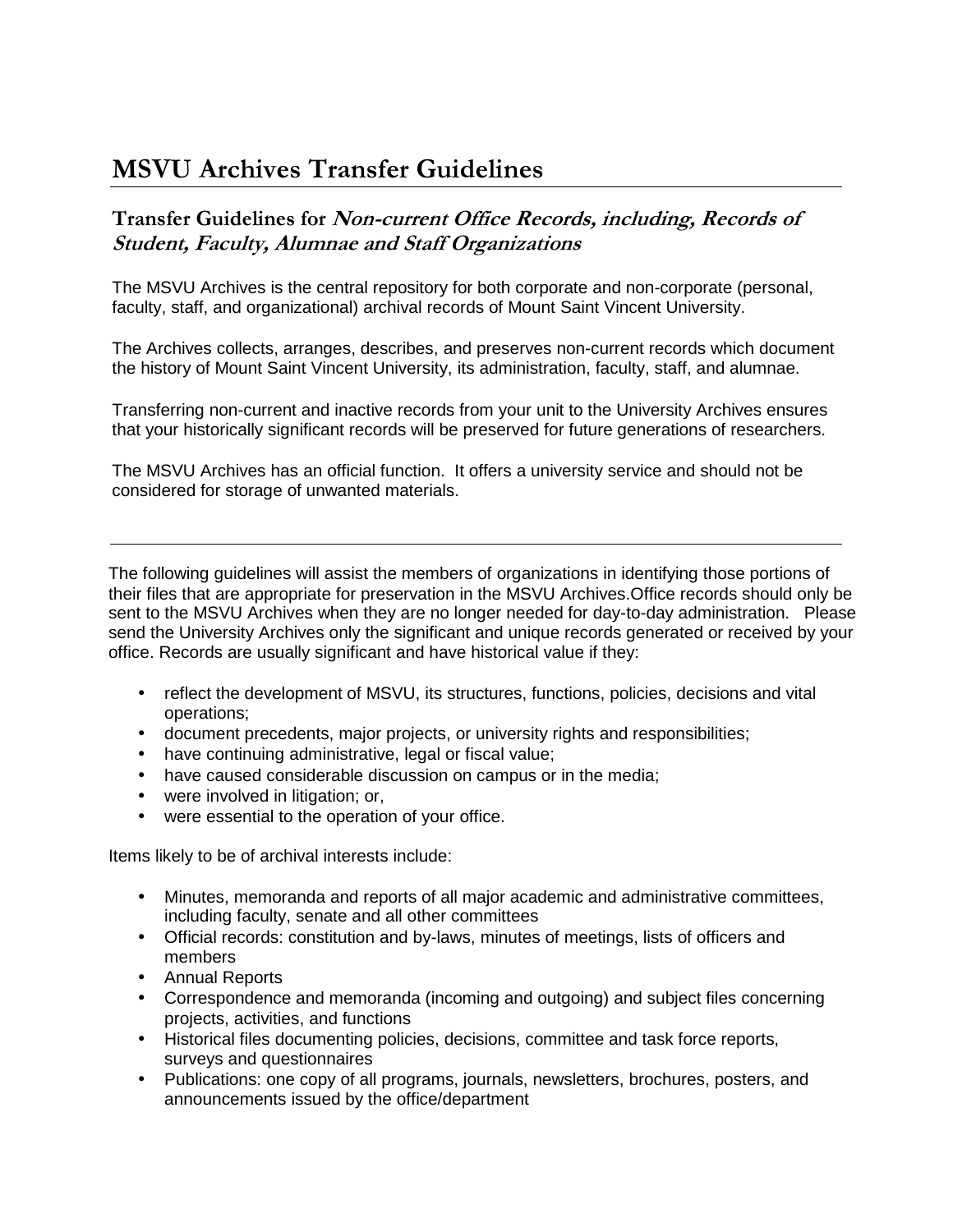- Artifacts/memorabilia relating to the history of MSVU
- Maps and plot plans documenting physical growth and development
- Audio-Visual materials documenting the development of MSVU such as photographs, sound and video recordings

### Transfer Guidelines for Personal Papers of Faculty & Staff

MSVU Archives is the repository for non-current personal papers of faculty and staff. The Archives preserves and makes these documents available to aid in research on the history of MSVU and on the development of its academic disciplines. The personal papers of faculty and staff provide a rich source for historical research. The following guidelines will assist faculty and staff in identifying those portions of their files that are appropriate for transfer to the Archives.

Items likely to be of archival interest include:

- Biographical information (of University staff, students, alumni): resumes, vitae, bibliographies, memoirs, published and manuscript biographical sketches;
- Official University correspondence and files: outgoing and incoming letters and memoranda relating to departmental and University business.
- Professional correspondence (outgoing and incoming): with colleagues, publishers, professional organizations, and former students;
- Teaching material: one copy of lecture notes, syllabi, course outlines, reading lists, examinations, and correspondence with students;
- Publications: one copy of all articles, books, reviews, or works of art;
- Audio-visuals: photographs, tapes of lectures, speeches, interviews, etc.
- Personal and family: correspondence, appointment calendars, diaries, photographs.

This is intended as a general guide. Due to broad variations in personal papers, exceptions are often made after a review of the conditions under which the documents were generated and their potential usefulness.

## Non-Archival Records

### Records which should NOT be transferred to MSVU Archives Include:

Documents which generally should not be transferred without prior consultations with the Archivist include:

- Records of routine financial transactions, i.e., purchase orders, invoices, cash register receipts, etc. Routine correspondence especially non personally addressed mail and routine letters of transmittal and acknowledgements;
- Grades and attendance;
- Duplicates and multiple copies of publications, course materials, reports, work papers; all other duplicate materials: keep only the original and heavily annotated copies;
- Typescripts, drafts, and galleys of publications and speeches unless the final publication or presentation copy in unavailable;
- Replies to questionnaires if the results are recorded and preserved elsewhere